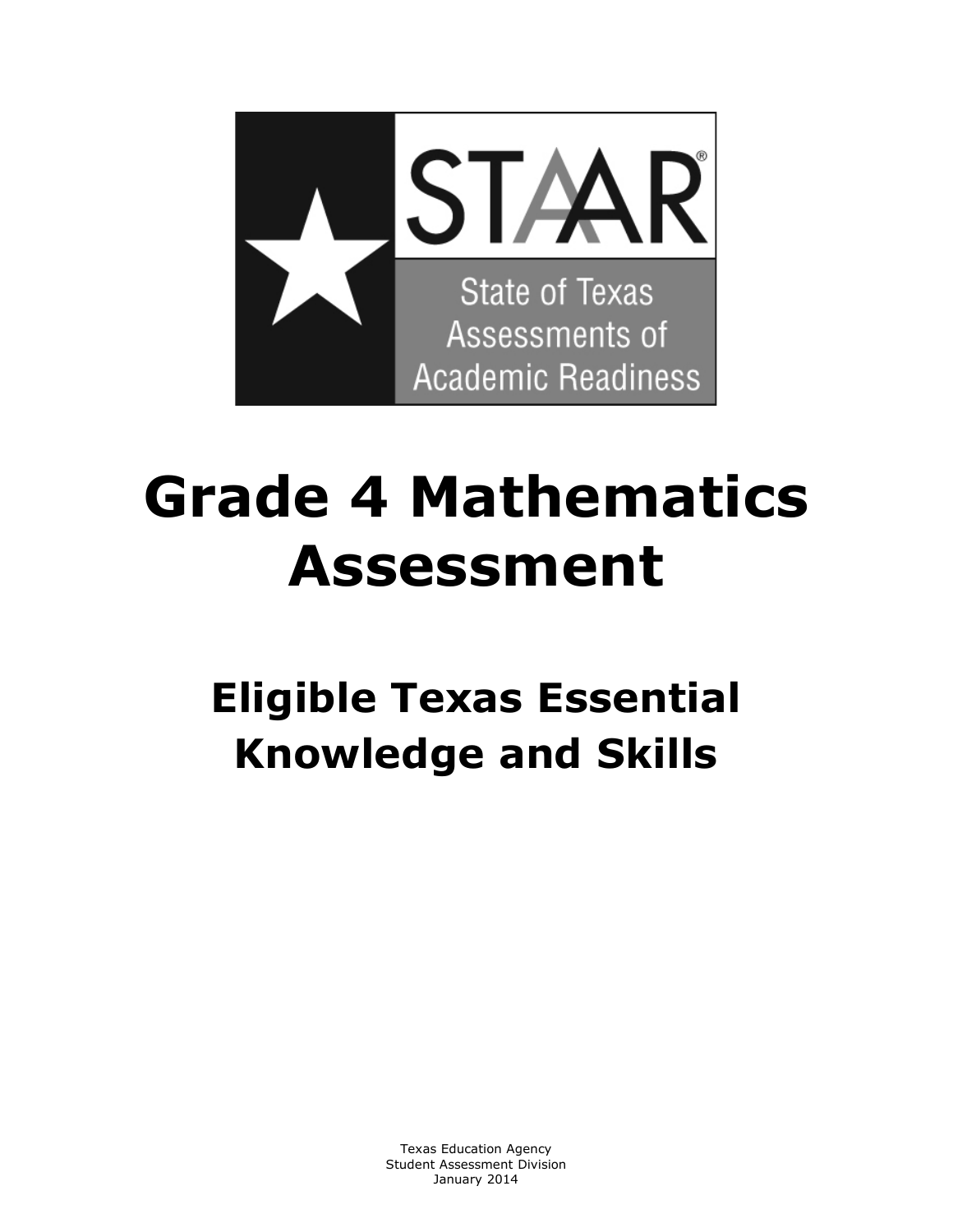# **STAAR Grade 4 Mathematics Assessment**

#### **Mathematical Process Standards**

**These student expectations will not be listed under a separate reporting category. Instead, they will be incorporated into test questions across reporting categories since the application of mathematical process standards is part of each knowledge statement.** 

- (4.1) **Mathematical process standards.** The student uses mathematical processes to acquire and demonstrate mathematical understanding. The student is expected to
	- (A) apply mathematics to problems arising in everyday life, society, and the workplace;
	- (B) use a problem-solving model that incorporates analyzing given information, formulating a plan or strategy, determining a solution, justifying the solution, and evaluating the problem-solving process and the reasonableness of the solution;
	- (C) select tools, including real objects, manipulatives, paper and pencil, and technology as appropriate, and techniques, including mental math, estimation, and number sense as appropriate, to solve problems;
	- (D) communicate mathematical ideas, reasoning, and their implications using multiple representations, including symbols, diagrams, graphs, and language as appropriate;
	- (E) create and use representations to organize, record, and communicate mathematical ideas;
	- (F) analyze mathematical relationships to connect and communicate mathematical ideas; and
	- (G) display, explain, and justify mathematical ideas and arguments using precise mathematical language in written or oral communication.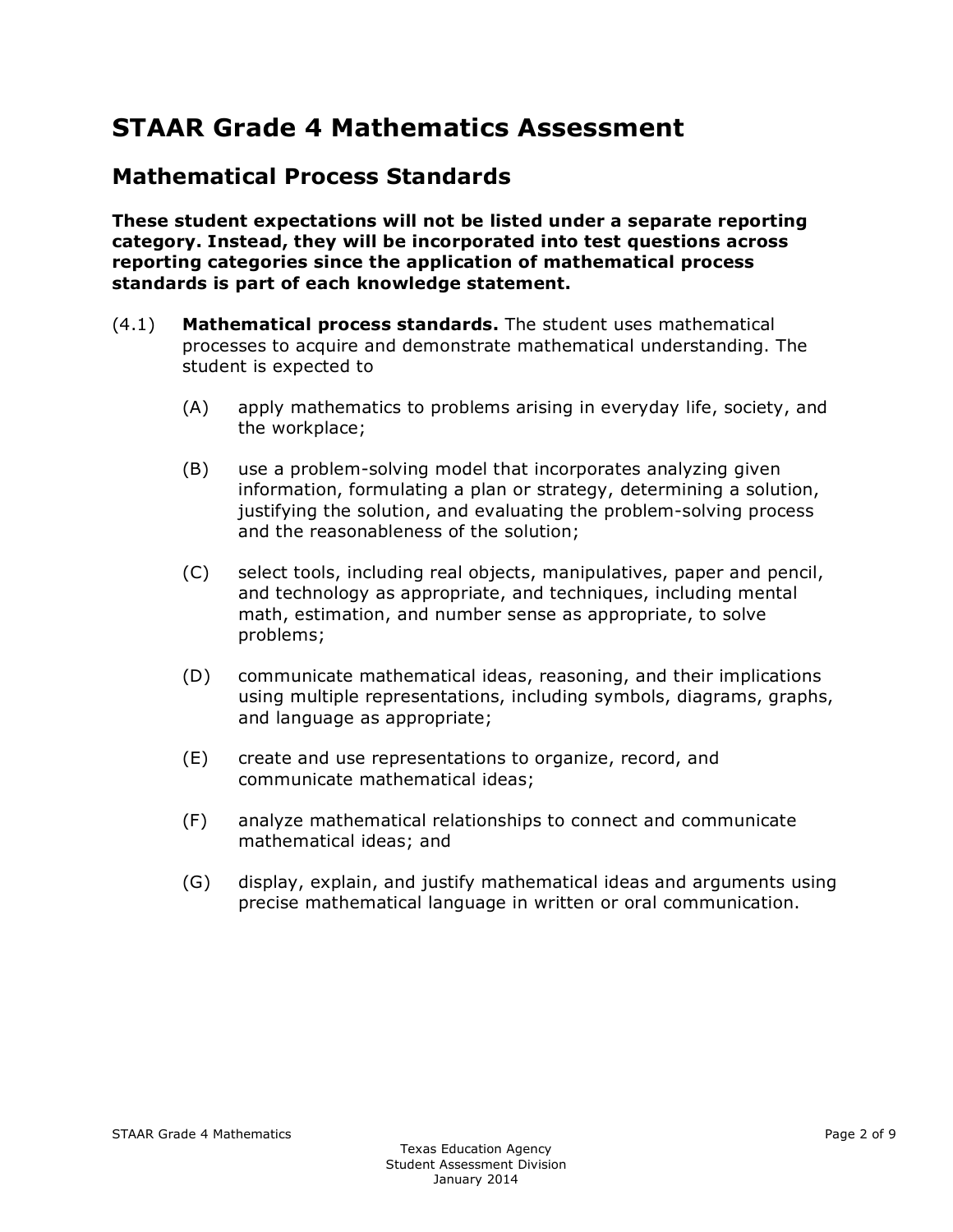## **Reporting Category 1: Numerical Representations and Relationships**

#### **The student will demonstrate an understanding of how to represent and manipulate numbers and expressions.**

- (4.2) **Number and operations.** The student applies mathematical process standards to represent, compare, and order whole numbers and decimals and understand relationships related to place value. The student is expected to
	- (A) interpret the value of each place-value position as 10 times the position to the right and as one-tenth of the value of the place to its left; *Supporting Standard*
	- (B) represent the value of the digit in whole numbers through 1,000,000,000 and decimals to the hundredths using expanded notation and numerals; *Readiness Standard*
	- (C) compare and order whole numbers to 1,000,000,000 and represent comparisons using the symbols >, <, or =; *Supporting Standard*
	- (D) round whole numbers to a given place value through the hundred thousands place; *Supporting Standard*
	- (E) represent decimals, including tenths and hundredths, using concrete and visual models and money; *Supporting Standard*
	- (F) compare and order decimals using concrete and visual models to the hundredths; *Supporting Standard*
	- (G) relate decimals to fractions that name tenths and hundredths; and *Readiness Standard*
	- (H) determine the corresponding decimal to the tenths or hundredths place of a specified point on a number line. *Supporting Standard*
- (4.3) **Number and operations.** The student applies mathematical process standards to represent and generate fractions to solve problems. The student is expected to
	- (A) represent a fraction  $a/b$  as a sum of fractions  $1/b$ , where a and b are whole numbers and  $b > 0$ , including when  $a > b$ ; *Supporting Standard*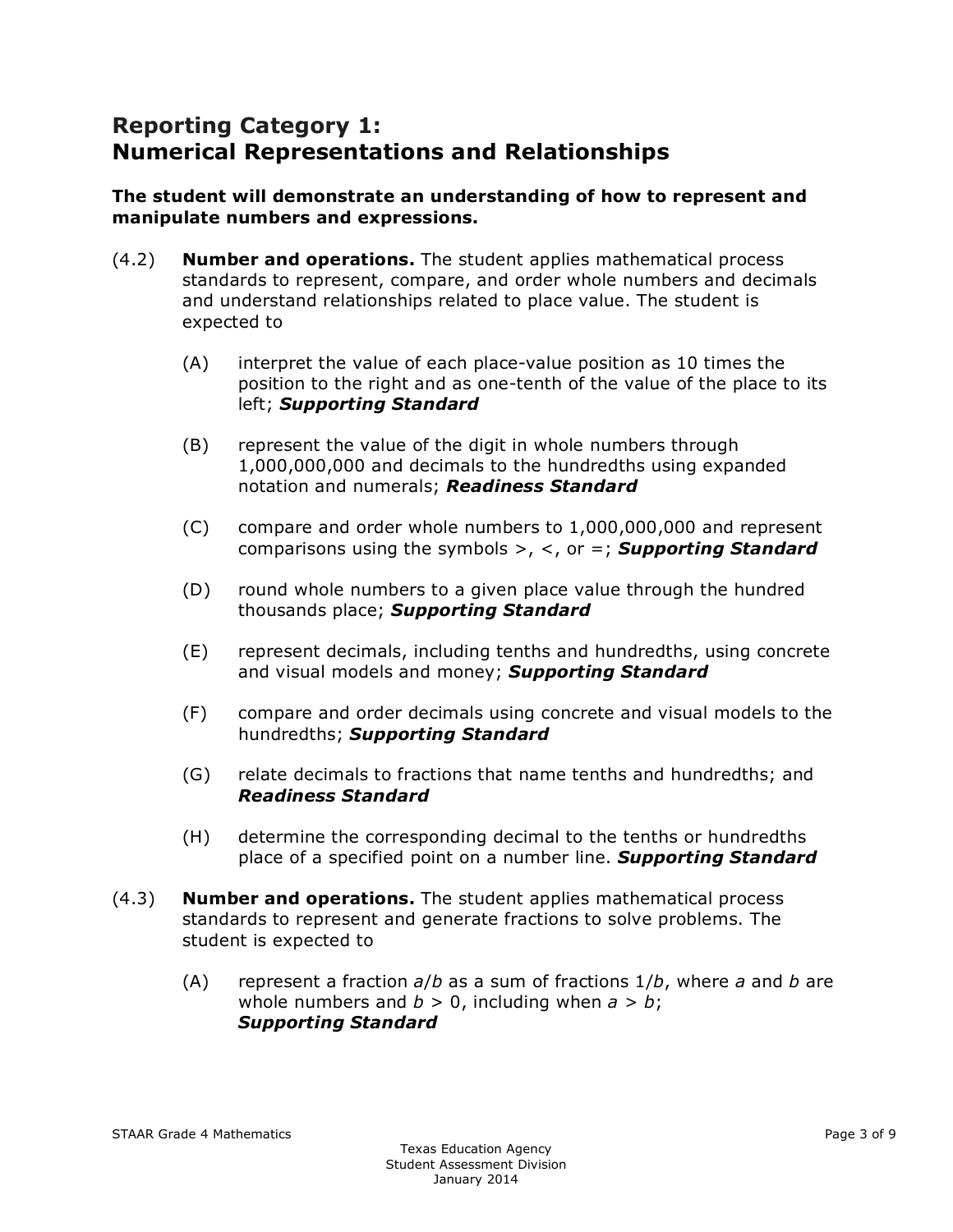- (B) decompose a fraction in more than one way into a sum of fractions with the same denominator using concrete and pictorial models and recording results with symbolic representations; *Supporting Standard*
- (C) determine if two given fractions are equivalent using a variety of methods; *Supporting Standard*
- (D) compare two fractions with different numerators and different denominators and represent the comparison using the symbols  $>$ ,  $=$ , or <; and *Readiness Standard*
- (G) represent fractions and decimals to the tenths or hundredths as distances from zero on a number line. *Supporting Standard*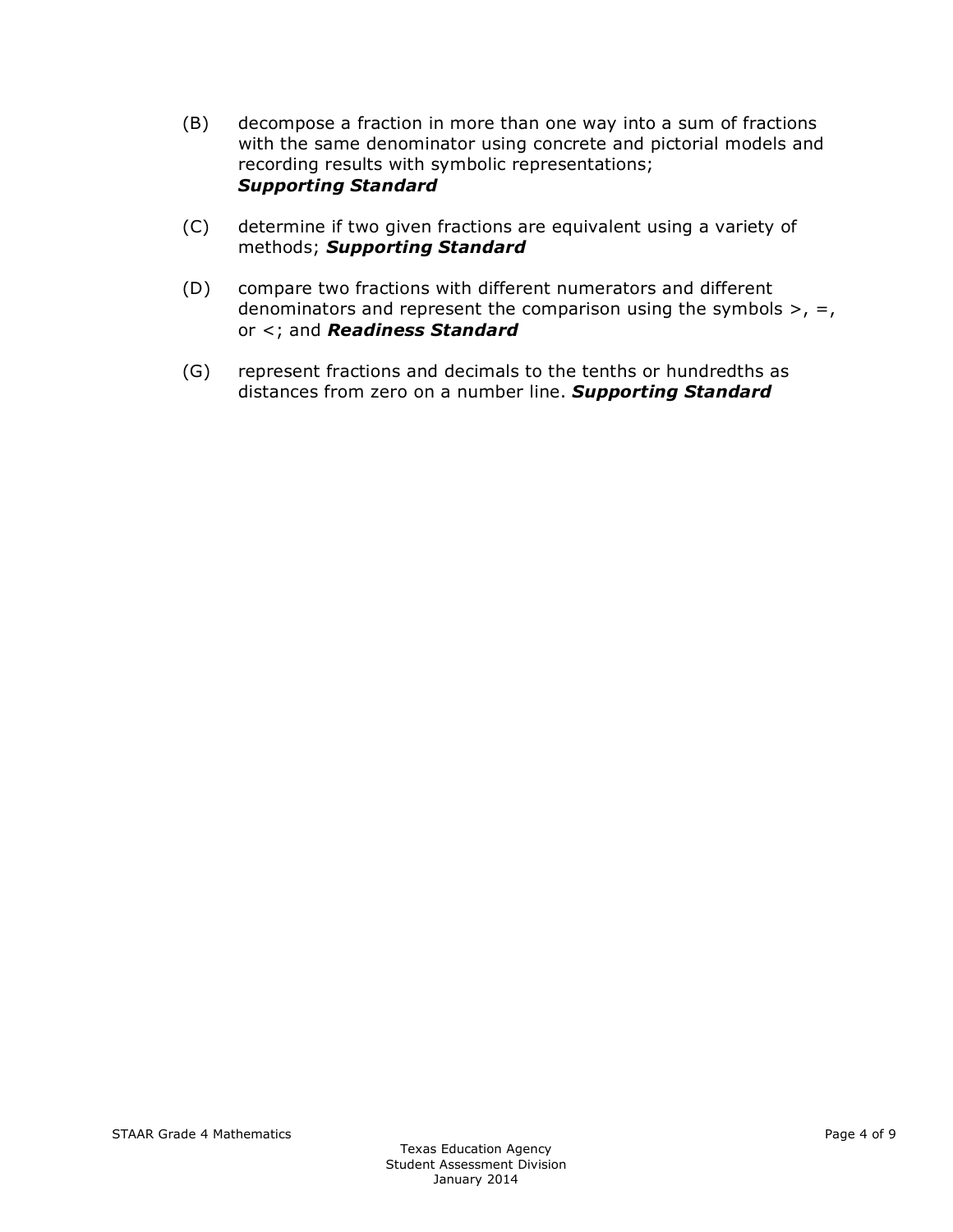# **Reporting Category 2: Computations and Algebraic Relationships**

#### **The student will demonstrate an understanding of how to perform operations and represent algebraic relationships.**

- (4.3) **Number and operations.** The student applies mathematical process standards to represent and generate fractions to solve problems. The student is expected to
	- (E) represent and solve addition and subtraction of fractions with equal denominators using objects and pictorial models that build to the number line and properties of operations; and *Readiness Standard*
	- (F) evaluate the reasonableness of sums and differences of fractions using benchmark fractions 0, 1/4, 1/2, 3/4, and 1, referring to the same whole. *Supporting Standard*
- (4.4) **Number and operations.** The student applies mathematical process standards to develop and use strategies and methods for whole number computations and decimal sums and differences in order to solve problems with efficiency and accuracy. The student is expected to
	- (A) add and subtract whole numbers and decimals to the hundredths place using the standard algorithm; *Readiness Standard*
	- (B) determine products of a number and 10 or 100 using properties of operations and place value understandings; *Supporting Standard*
	- (C) represent the product of 2 two-digit numbers using arrays, area models, or equations, including perfect squares through 15 by 15; *Supporting Standard*
	- (D) use strategies and algorithms, including the standard algorithm, to multiply up to a four-digit number by a one-digit number and to multiply a two-digit number by a two-digit number. Strategies may include mental math, partial products, and the commutative, associative, and distributive properties; *Supporting Standard*
	- (E) represent the quotient of up to a four-digit whole number divided by a one-digit whole number using arrays, area models, or equations; *Supporting Standard*
	- (F) use strategies and algorithms, including the standard algorithm, to divide up to a four-digit dividend by a one-digit divisor; *Supporting Standard*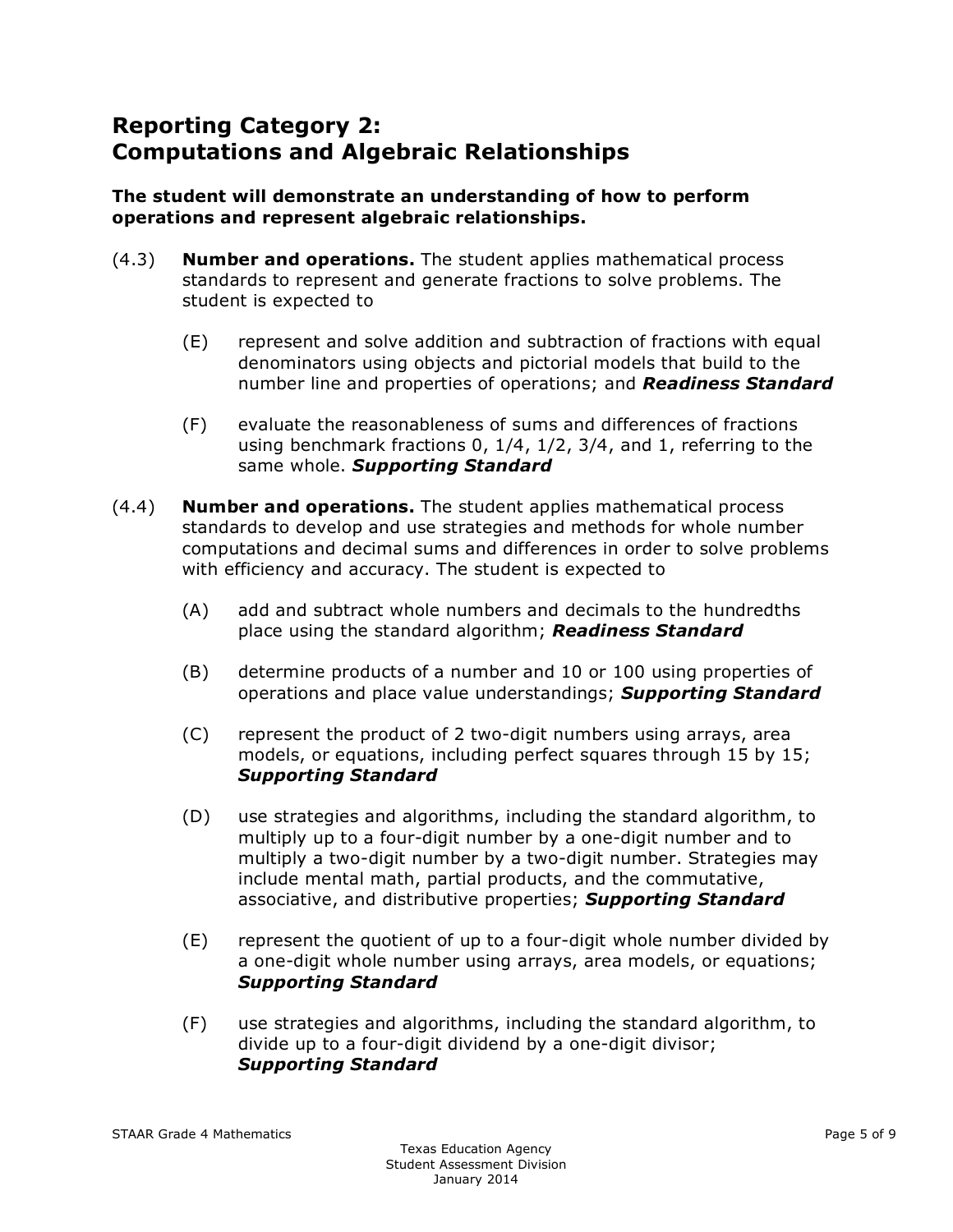- (G) round to the nearest 10, 100, or 1,000 or use compatible numbers to estimate solutions involving whole numbers; and *Supporting Standard*
- (H) solve with fluency one- and two-step problems involving multiplication and division, including interpreting remainders. *Readiness Standard*
- (4.5) **Algebraic reasoning.** The student applies mathematical process standards to develop concepts of expressions and equations. The student is expected to
	- (A) represent multi-step problems involving the four operations with whole numbers using strip diagrams and equations with a letter standing for the unknown quantity; and *Readiness Standard*
	- (B) represent problems using an input-output table and numerical expressions to generate a number pattern that follows a given rule representing the relationship of the values in the resulting sequence and their position in the sequence. *Readiness Standard*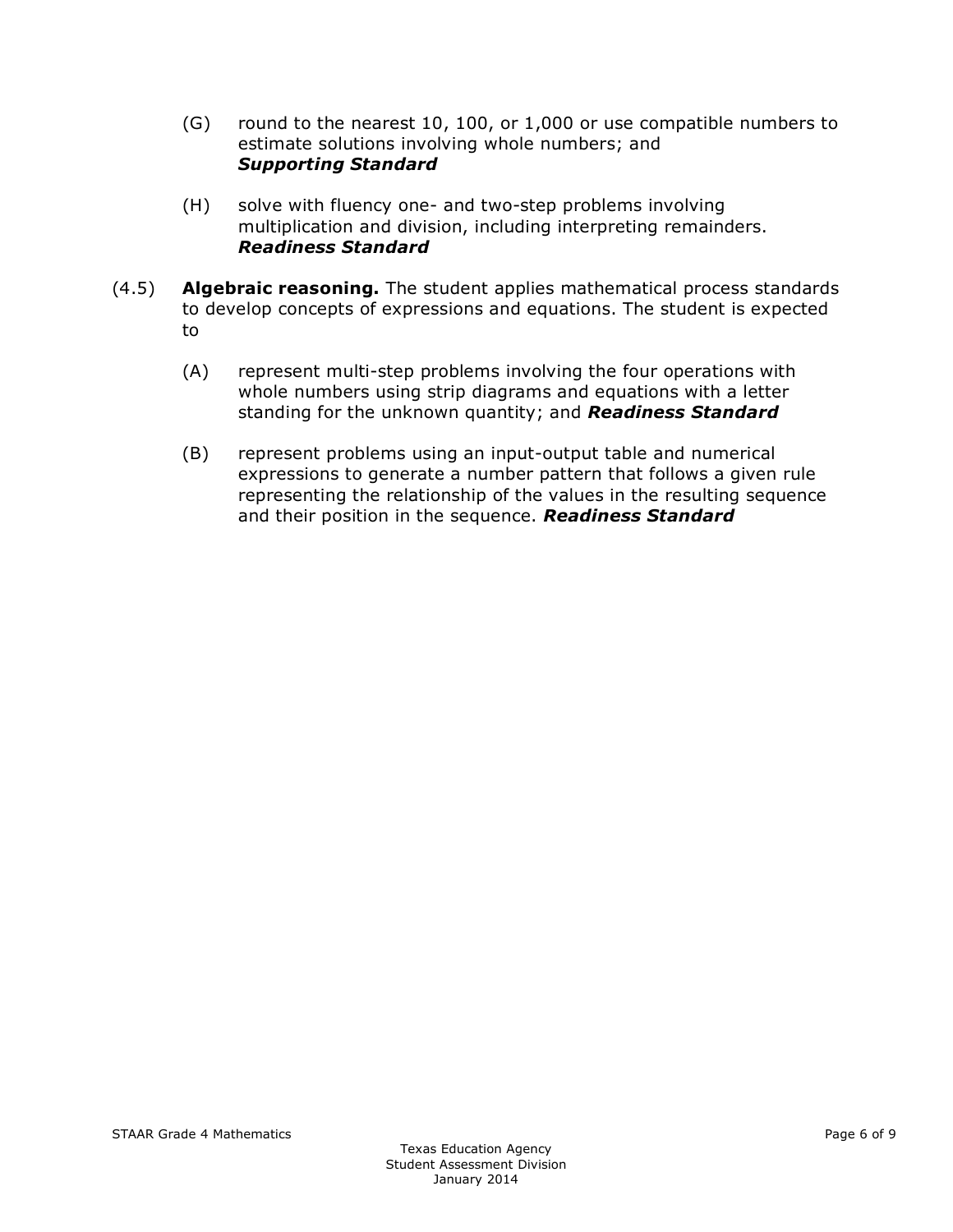# **Reporting Category 3: Geometry and Measurement**

#### **The student will demonstrate an understanding of how to represent and apply geometry and measurement concepts.**

- (4.5) **Algebraic reasoning.** The student applies mathematical process standards to develop concepts of expressions and equations. The student is expected to
	- (D) solve problems related to perimeter and area of rectangles where dimensions are whole numbers. *Readiness Standard*
- (4.6) **Geometry and measurement.** The student applies mathematical process standards to analyze geometric attributes in order to develop generalizations about their properties. The student is expected to
	- (A) identify points, lines, line segments, rays, angles, and perpendicular and parallel lines; *Supporting Standard*
	- (B) identify and draw one or more lines of symmetry, if they exist, for a two-dimensional figure; *Supporting Standard*
	- (C) apply knowledge of right angles to identify acute, right, and obtuse triangles; and *Supporting Standard*
	- (D) classify two-dimensional figures based on the presence or absence of parallel or perpendicular lines or the presence or absence of angles of a specified size. *Readiness Standard*
- (4.7) **Geometry and measurement.** The student applies mathematical process standards to solve problems involving angles less than or equal to 180 degrees. The student is expected to
	- (C) determine the approximate measures of angles in degrees to the nearest whole number using a protractor; *Readiness Standard*
	- (D) draw an angle with a given measure; and *Supporting Standard*
	- (E) determine the measure of an unknown angle formed by two nonoverlapping adjacent angles given one or both angle measures. *Supporting Standard*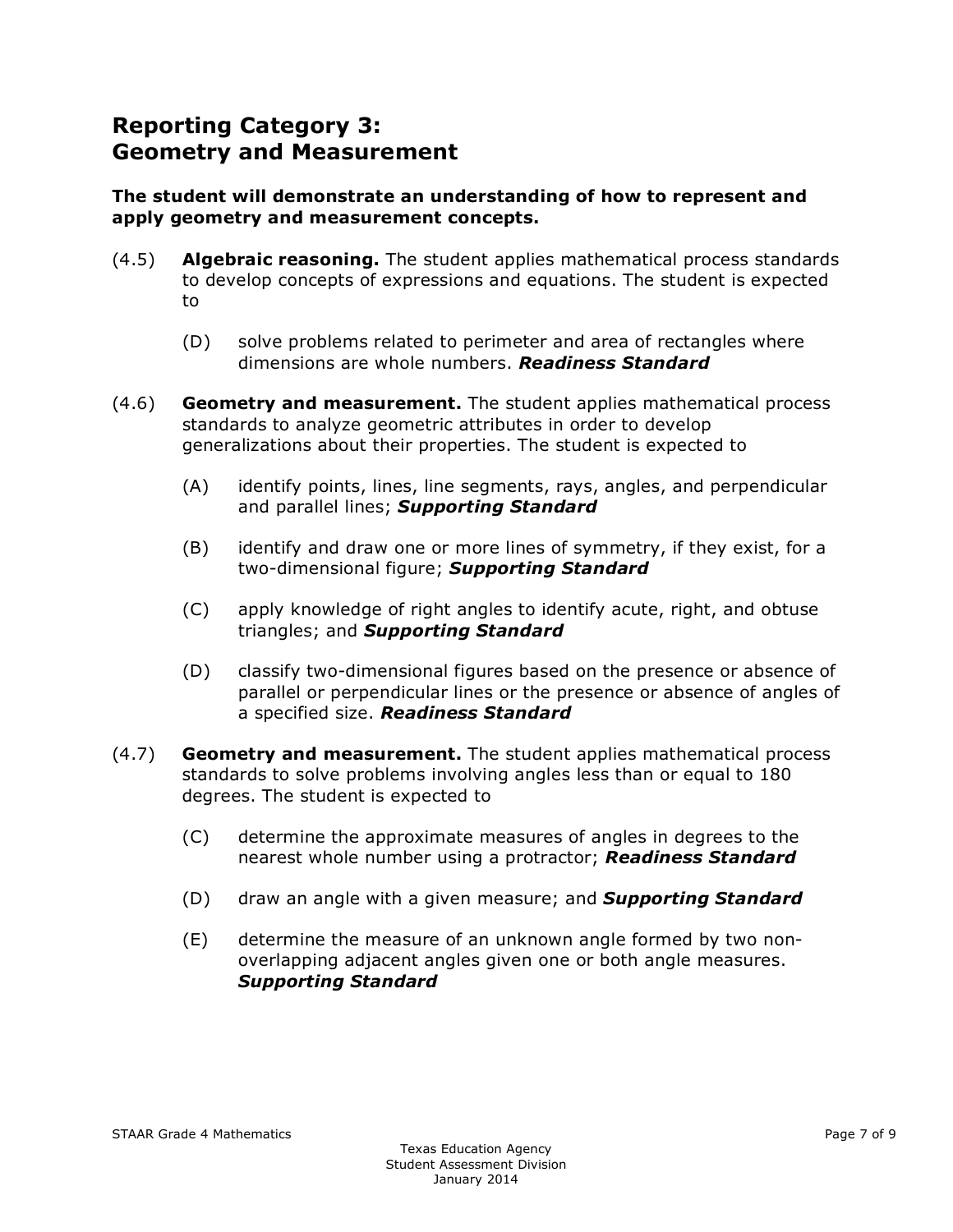- (4.8) **Geometry and measurement.** The student applies mathematical process standards to select appropriate customary and metric units, strategies, and tools to solve problems involving measurement. The student is expected to
	- (A) identify relative sizes of measurement units within the customary and metric systems; *Supporting Standard*
	- (B) convert measurements within the same measurement system, customary or metric, from a smaller unit into a larger unit or a larger unit into a smaller unit when given other equivalent measures represented in a table; and *Supporting Standard*
	- (C) solve problems that deal with measurements of length, intervals of time, liquid volumes, mass, and money using addition, subtraction, multiplication, or division as appropriate. *Readiness Standard*